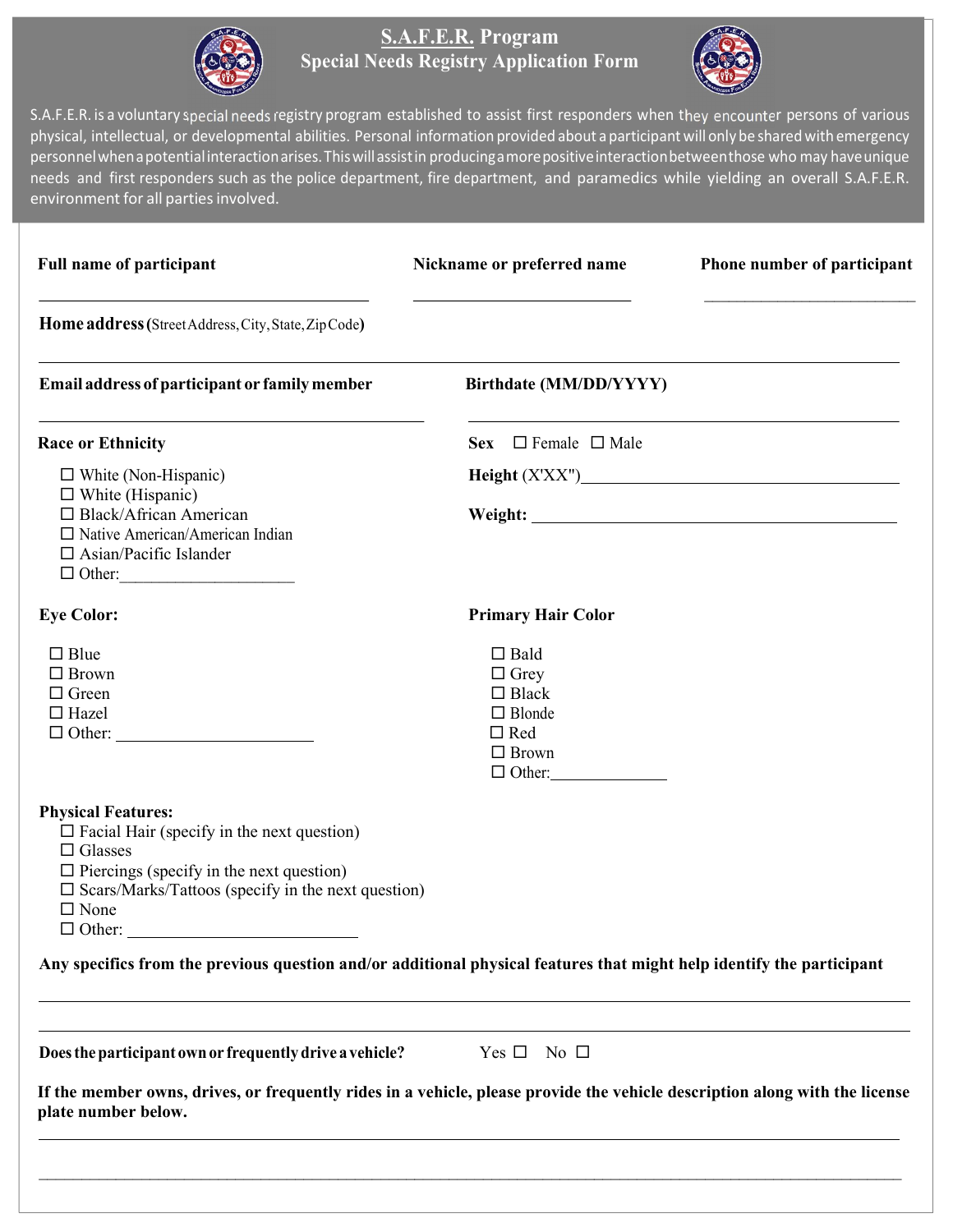| <b>Identified Disability/Special Need Diagnosis</b><br>Select all that apply - Details can be entered in the next question<br>$\Box$ Alzheimer's/Dementia<br>$\square$ Asperger's/Autism Spectrum Disorder<br>$\Box$ Down syndrome<br>$\square$ Emotional/Behavioral Disorder<br>$\Box$ Hearing/Vision/Speech Impairment<br>$\Box$ Mental Illness<br>$\Box$ Mobility impairment |                                                                                                                                                                                                                                                                                                                                                                                   |
|---------------------------------------------------------------------------------------------------------------------------------------------------------------------------------------------------------------------------------------------------------------------------------------------------------------------------------------------------------------------------------|-----------------------------------------------------------------------------------------------------------------------------------------------------------------------------------------------------------------------------------------------------------------------------------------------------------------------------------------------------------------------------------|
| Please describe the diagnosis/special needs details below:                                                                                                                                                                                                                                                                                                                      |                                                                                                                                                                                                                                                                                                                                                                                   |
| Emergency contact for the participant (minimum of 2 if possible)<br>Please include: Name-Relationship to the member-Phone Number (multiple contact numbers if possible) - Address-<br>Does this person have access/key to the participant's residence?<br>Participant's place of employment, educational facility, or location they regularly visit                             |                                                                                                                                                                                                                                                                                                                                                                                   |
| Provide the name of the facility and address (EX. attends school at Linda Nolen Learning Center, 2280 Highway 35, Pelham)                                                                                                                                                                                                                                                       |                                                                                                                                                                                                                                                                                                                                                                                   |
| Does the participant wear any special identifiers or supplies?<br>Please check all that apply<br>$\square$ ID Bracelet<br>$\square$ ID Necklace Insulin/Pump<br>□ Oxygen Tank/Canister<br>$\square$ Special Needs ID card<br>$\Box$ None                                                                                                                                        | <b>Preferred Language</b><br>$\Box$ English<br>$\Box$ Spanish<br>$\Box$ Other:                                                                                                                                                                                                                                                                                                    |
| <b>Communication method</b><br>$\Box$ Gestures<br>$\square$ Non-Verbal<br>$\Box$ Sign Language<br>$\square$ Talks in simple sentences Verbal<br>$\Box$ Written only<br>$\Box$ Typical verbal communication<br>$\Box$ Communication board                                                                                                                                        | <b>Safety Concerns to responders</b><br>Select all that apply - Details can be entered in the next question<br>$\square$ Access to medications<br>$\Box$ Access to weapons (guns, knives, etc.) in home or carried on person<br>$\square$ Pets in the residence<br>$\Box$ Hostile towards police or first responders<br>$\Box$ Violent tendencies<br>$\Box$ None<br>$\Box$ Other: |

If you selected any of the above safety concerns, please include details below

l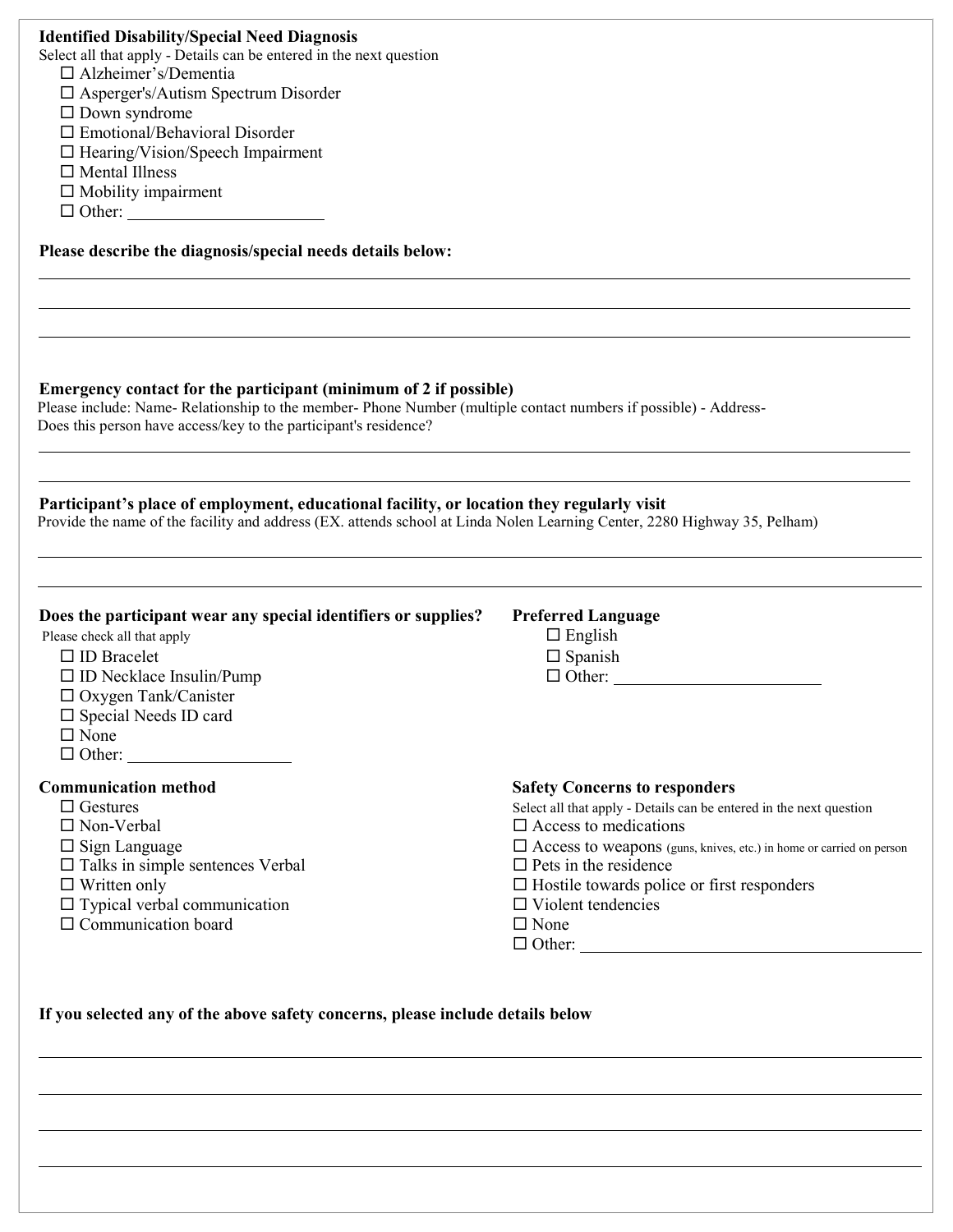| Is there a hidden key, access code, or any other way to make entry to the residence if necessary?                                                                                                                                                                            |  |  |  |
|------------------------------------------------------------------------------------------------------------------------------------------------------------------------------------------------------------------------------------------------------------------------------|--|--|--|
| $\Box$ Yes $\Box$ No<br>$\Box$ Other:                                                                                                                                                                                                                                        |  |  |  |
| If yes, please provide details in the next question                                                                                                                                                                                                                          |  |  |  |
| If you answered YES to the prior question regarding entry to the home, please provide details below                                                                                                                                                                          |  |  |  |
| Please provide a detailed description of the bedroom location in the home, if the member is physically disabled (in the<br>event there is a fire or other type of emergency evacuation situation)                                                                            |  |  |  |
| Where are some of the participant's favorite places to visit or things to do?<br>EX. bodies of water, parks, pet animals, a friend or family's home, a specific location or activity.                                                                                        |  |  |  |
| Has the member gone missing or wandered off before?<br>$\Box$ Yes $\Box$ No                                                                                                                                                                                                  |  |  |  |
| If they have wandered or gone missing before, where were they located?                                                                                                                                                                                                       |  |  |  |
| Does the participant have sensory issues?<br>$\Box$ Yes<br>$\square$ No<br>If yes, please provide details in the next question                                                                                                                                               |  |  |  |
| What type of sensory issues?<br>Please describe in as much detail as possible                                                                                                                                                                                                |  |  |  |
|                                                                                                                                                                                                                                                                              |  |  |  |
| $\Box$ Yes $\Box$ No<br>Are there any triggers that affect the participant's behavior?<br>Examples can include but are not limited to loud noises, sirens, bright lights, etc.                                                                                               |  |  |  |
| If you answered "yes" to triggers above, please list them along with the behavior that follows                                                                                                                                                                               |  |  |  |
|                                                                                                                                                                                                                                                                              |  |  |  |
| What calming methods or strategies can be used to help create a positive outcome with the participant?<br>This can include but is not limited to de-escalation techniques, specific likes and dislikes, or any communication technique that<br>could assist first responders |  |  |  |
|                                                                                                                                                                                                                                                                              |  |  |  |
|                                                                                                                                                                                                                                                                              |  |  |  |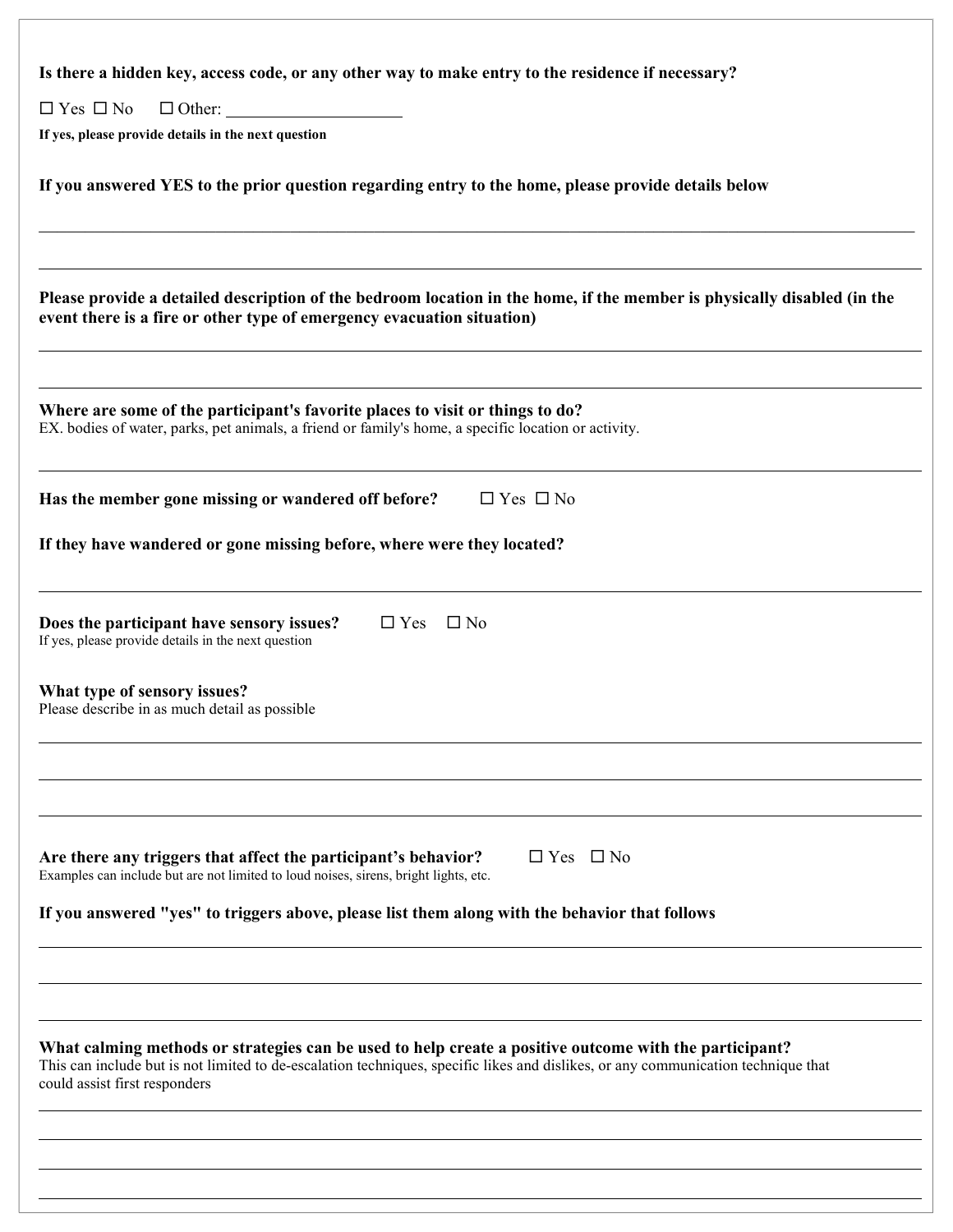|                                            | Does the participant have any life-threatening medical concerns?                                                                                                                                                                                                                                                                                                                                                |  |  |  |
|--------------------------------------------|-----------------------------------------------------------------------------------------------------------------------------------------------------------------------------------------------------------------------------------------------------------------------------------------------------------------------------------------------------------------------------------------------------------------|--|--|--|
| $\square$ None                             | $\Box$ Allergies (food or otherwise)                                                                                                                                                                                                                                                                                                                                                                            |  |  |  |
| $\Box$ Asthma                              | $\Box$ Blood disorders                                                                                                                                                                                                                                                                                                                                                                                          |  |  |  |
| $\Box$ Diabetes                            | $\Box$ Pacemaker or internal defibrillator                                                                                                                                                                                                                                                                                                                                                                      |  |  |  |
| $\square$ Seizures                         |                                                                                                                                                                                                                                                                                                                                                                                                                 |  |  |  |
|                                            | If you answered yes to life threatening medical concerns above, explain below                                                                                                                                                                                                                                                                                                                                   |  |  |  |
|                                            | Is the participant under a doctor's care? Yes $\square$ No $\square$                                                                                                                                                                                                                                                                                                                                            |  |  |  |
|                                            | What is the doctor's name and contact information?                                                                                                                                                                                                                                                                                                                                                              |  |  |  |
|                                            | What is the preferred hospital if transport is necessary?                                                                                                                                                                                                                                                                                                                                                       |  |  |  |
|                                            | Name of the person completing this questionnaire if not the participant                                                                                                                                                                                                                                                                                                                                         |  |  |  |
|                                            | What is your relation to the participant?                                                                                                                                                                                                                                                                                                                                                                       |  |  |  |
| <b>Contact information</b>                 |                                                                                                                                                                                                                                                                                                                                                                                                                 |  |  |  |
|                                            | Home address, Phone numbers (indicate landline or mobile), Email address                                                                                                                                                                                                                                                                                                                                        |  |  |  |
| $\Box$ Attach a photo to this application. | How will you submit a picture of the participant to the S.A.F.E.R. Program Coordinator?<br>$\Box$ Email? SAFER@pelhamalabama.gov<br>$\square$ Submit a link below (such as google photos or Facebook)<br>$\square$ Request a new image be taken by the S.A.F.E.R. representative<br>If there is any additional information about the participant you believe will assist first responders when they engage with |  |  |  |
| the member, please add it here:            |                                                                                                                                                                                                                                                                                                                                                                                                                 |  |  |  |
|                                            |                                                                                                                                                                                                                                                                                                                                                                                                                 |  |  |  |
|                                            |                                                                                                                                                                                                                                                                                                                                                                                                                 |  |  |  |
|                                            |                                                                                                                                                                                                                                                                                                                                                                                                                 |  |  |  |